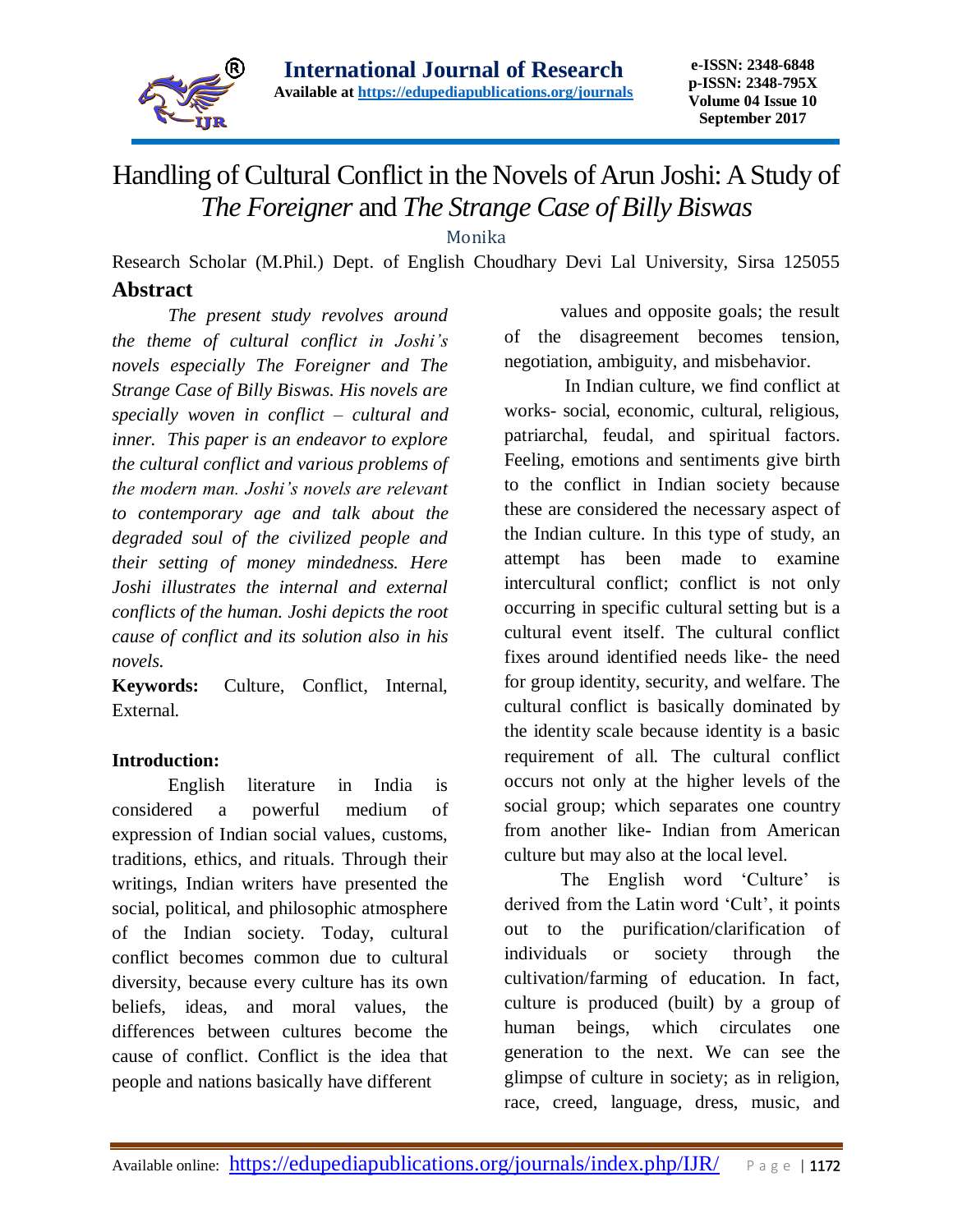

dance etc. It is the essence of human and helps to decide the pattern of human activity and refers to itself in terms of literature, customs, language, religion, ritual, and tradition; it contains the set of ideas, beliefs, manner, and above all moral values. According to E.B. Tylor: "Culture is that complex whole which includes knowledge, beliefs, art, morality, laws, custom, and any other capabilities and habits acquired by man as a member of society" (Quoted in *Culture and Conflict Resolution 6*).

Post-colonial and modern literature is built around the concept of foreignness or alienation. The alienation gives birth to both identity crisis and cultural conflict. In his book *Location and Culture,* Homi Bhaba gives the concept of the hybridity of cultures incorporated to the blending of cultures. Almost all the modern and contemporary writers depict cultural conflict in their writing like-Jumpa Lahiri, Rohinton Mistry, Bharti Mukherjee, and Anita Desai etc.

Cultures are more powerful than food, clothes, and traditions. Culture is not stable or tangible; it changes according to the time, and it is an endless process. About culture, Jeffery Saul says that Culture is an essential part of conflict and conflict resolution. "Culture is an essential part of conflict and conflict resolution. He argues that our culture is like underground rivers that run through our lives and relationships, giving us a message that shapes our perceptions, attributions, judgments, and ideas of "self" and "other" (Nganga52).

Today, conflict is a much-debated term in the twentieth-century literature. It is closely related to the friction, violence,

irrationality. It can be raised due to different ideas or values. In the modern society or culture, conflict becomes the part of human life. It is considered necessary for the development and growth of the person or group; youth faces various types of conflict like- interpersonal, intrapersonal, and internationally. They face conflict from their roots like- home, educational institutes, and at work place. The conflicts arise between cultures when they confront each other, all of the fields like –physical, ecological, societal, cultural and economic.

It is considered a particular aspect of social disintegration According to Gerhart Husserl, "Every system of conflict rules is based on the belief in a set of fundamental concepts and principles of justices, to be found in all legal communities, belonging to the world of western civilization, and rooted in deeper layer of conviction, attitudes and social values that are essential to our civilization" (Riles 284).

Joshi has a significant place among Indian English novelists in the mid- $20<sup>th</sup>$ century, including – Manohar Malgonkar, Anita Desai, and Salman Rushdie etc. Through his novels, Joshi tries to depict the conflicted structure of the human mind and soul. It will help in better understanding of the world and also of the individual. The conflict between the human soul and his environment becomes a problem for the existence.

> Arun Joshi's fiction conforms to Conrad's conception of the novel. Joshi recognizes a reality beyond the mere phenomenal world,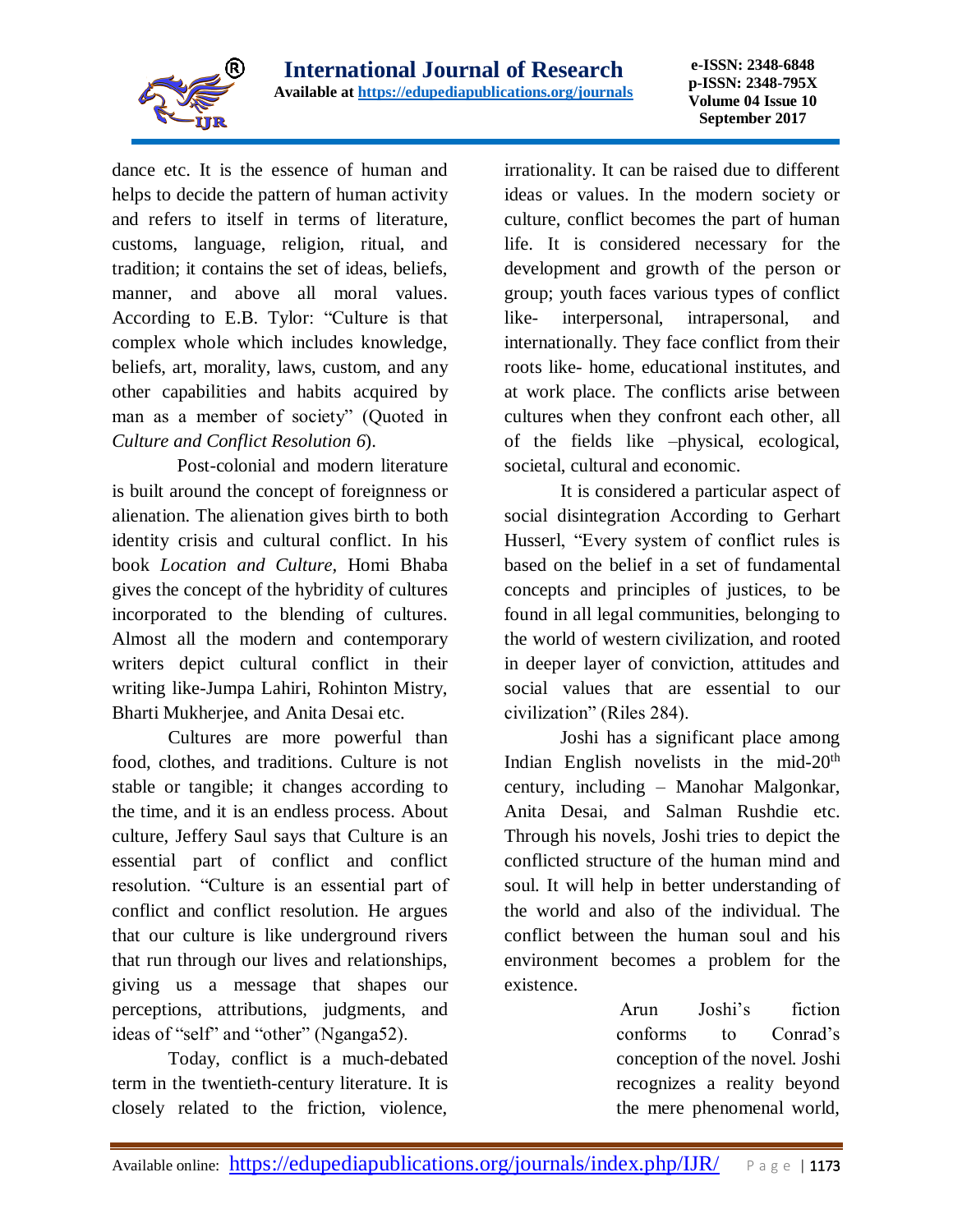

a reality which the artist could imagine and capture by giving a consistent form to the shapeless facts of human existence. The source of most of Joshi's novels is an actual experience. …He feels a need to shape it, a need to discover the reality which lies hidden in the actuality of his own life (Dhawan17-18).

In this novel, we can see the clash between various cultures like –American and other cultures like Indian, primitive, modern etc. In his novel *The Foreigner,*  Sindi after having spent a decade of his alien environment like- American, London, Boston, Nairobi, Kenya etc. being away from home and native culture, come across many difficulties. The difficulties change just as their nature, from general to cultural, material to an official; all difficulties are emerged due to lack of entrance and basically target on discrimination.

His second novel *The Strange Case of Billy Biswas* (1971) shows the conflict of modern man's soul. Man cannot live without culture and society. Here we find the conflict between "Civilized" and "Tribal" clearly. Billy Biswas the protagonist of the novel wants to spend his life with primitive people but, it becomes dangerous for him because the people of modern society like-Meena and Mr. Biswas (Billy's wife and father) do not understand him as a human being but as mere property, they are devoid of any emotions whether pleasure or pain but gives preference to their stubbornness.

Detachment is the silent feature of his protagonist. Joshi gives the account of modern man's suffering and loneliness. Arun Joshi himself explains: - "My novels are essentially attempt towards a better understanding of the world of myself…. If I did not write, I imagine I would use some other medium to carry on my exploration" (Dhawan18).In *The Foreigner,* Babu, Sindi's friend tries to stable himself according to American culture, but he became fail because it is hard to make a place in fast moving American society. Babu tries to change, but his mental set-up was not changed and due to this he lost his life. He feels alienation; due to his inner conflict of fast and material life of U.S.A. and his traditional simple life at back home. Conflicts arose in his mind when he knew about June that she has a sexual relationship with his friend Sindi and he loses his life. Here we find different moral values of culture and culture and society. So, it becomes clear that every culture and society has its own dimension of moral and other values.

In *The Foreigner* Sindi is suffering from inner conflict, and his several questions remain answered during his life, he always realizes that he being pushed-" on the giant wheel, going round and round, waiting for the fall"(*TF75).* Its main cause is dissatisfaction with oneself questioning of existence or identity. In the novel *The Strange Case of Billy Biswas* Billy fights against his own society, culture and family also, those represent the materialistic modern world. Billy does not want to live with the selfish people of the civilized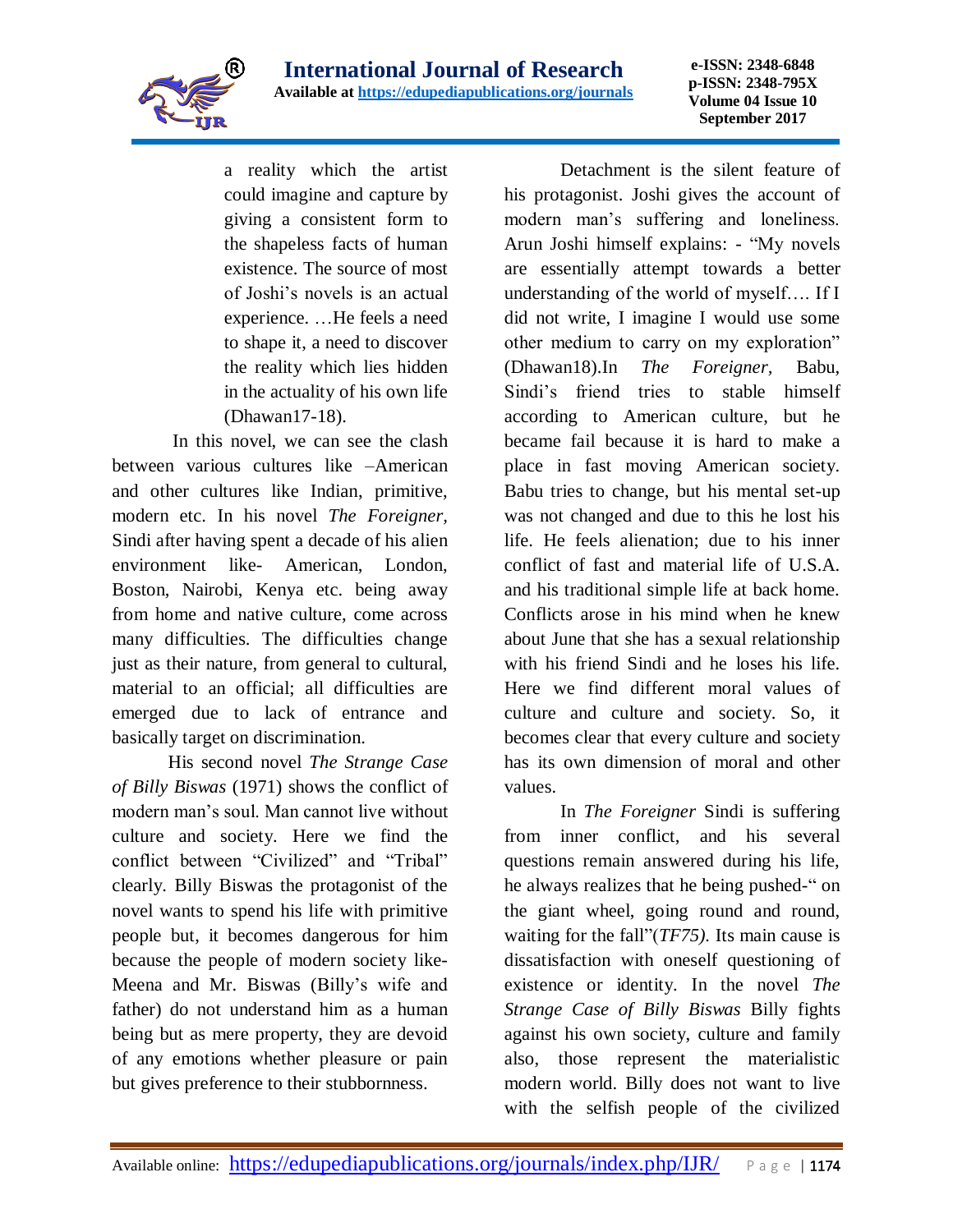

society, but he loves the simple life of tribal world where people are selfless but here his own family stood against him.

In *The Foreigner* Babu; Sindi's friend can't adjust himself in the forward American society and culture. In the beginning, he becomes happy, that America is a good country that is full of girls. But when he finds that his wife June has a sexual relationship with his friend Sindi, he becomes aggressive and blindly runs the car and he dies. On the other hand, Sindi also feels uprooted from everywhere that he has nothing to feel rooted. In the end, Muthu gives advice to him that provide new meaning to his life that- "Sometimes detachment lies in actually getting involved" (*TF*188).

The novel, *The Strange Case of Billy Biswas*, depicts the mentality of the modern people who love only money and consider lower to natural things and natural/tribal people because they have believed in making and spending money. Like Meena, who does not care for her husband but tempted by the glimpse of the glamor world. Conflict affects everybody, every culture, and every society. Joshi reveals the cultural conflict which shows the inner and the soul frustration of the protagonist against the society of the materialistic world. Conflict is an essential aspect of all human civilization, but the main reason behind the conflict differs widely.

In the novel, June represents the western culture and Babu presents the Indian culture. According to western culture, June gives preference to the physical love, but

Babu becomes upset when he knows about her that she has sexual relations with Sindi and just before marriage; he commits suicide, every culture has its own dimension of morality, value, beliefs, and ideas. Sindi is shocked by the death of Babu and June and live conflicted because he can't express his problems and agonies he thinks "twentyfive years largely wasted in search of wrong things in wrong places. Twenty-five years gone in search of peace" (*TF*80).

Sindi, Babu, and June have different roots and all of them are the misfit for another culture. Joshi promotes the Indian philosophy of Karma yoga. The novel deals with conflict of modern man and culture. Murali Das Melwani remarks-"the novel examines the effects of alienation on sensitive Indians of mixed heritage, as the protagonist in *The Foreigner* is an alien everywhere since he shares three cultures" (Trimbakrao1).

The second novel, *The Strange Case of Billy Biswas* depicts the real and self-created agonies of the modern man very well. Here we find Billy's strange interest and his liking for the primitive world. Romi tells the story of Billy in New York and Delhi on the basis of his own observation. He likes selfless people like Tuula, a Swedish friend of him. She tells Romi about Billy that he feels inside him a strange force- " A great force or craft... a primitive force… it is very strong in him, much stronger than in you or me. It can explode any time" *(SCBB*19). Billy studies anthropology, and he rejects everything for the primitive culture because "Nobody here is interested in the prices of food grains or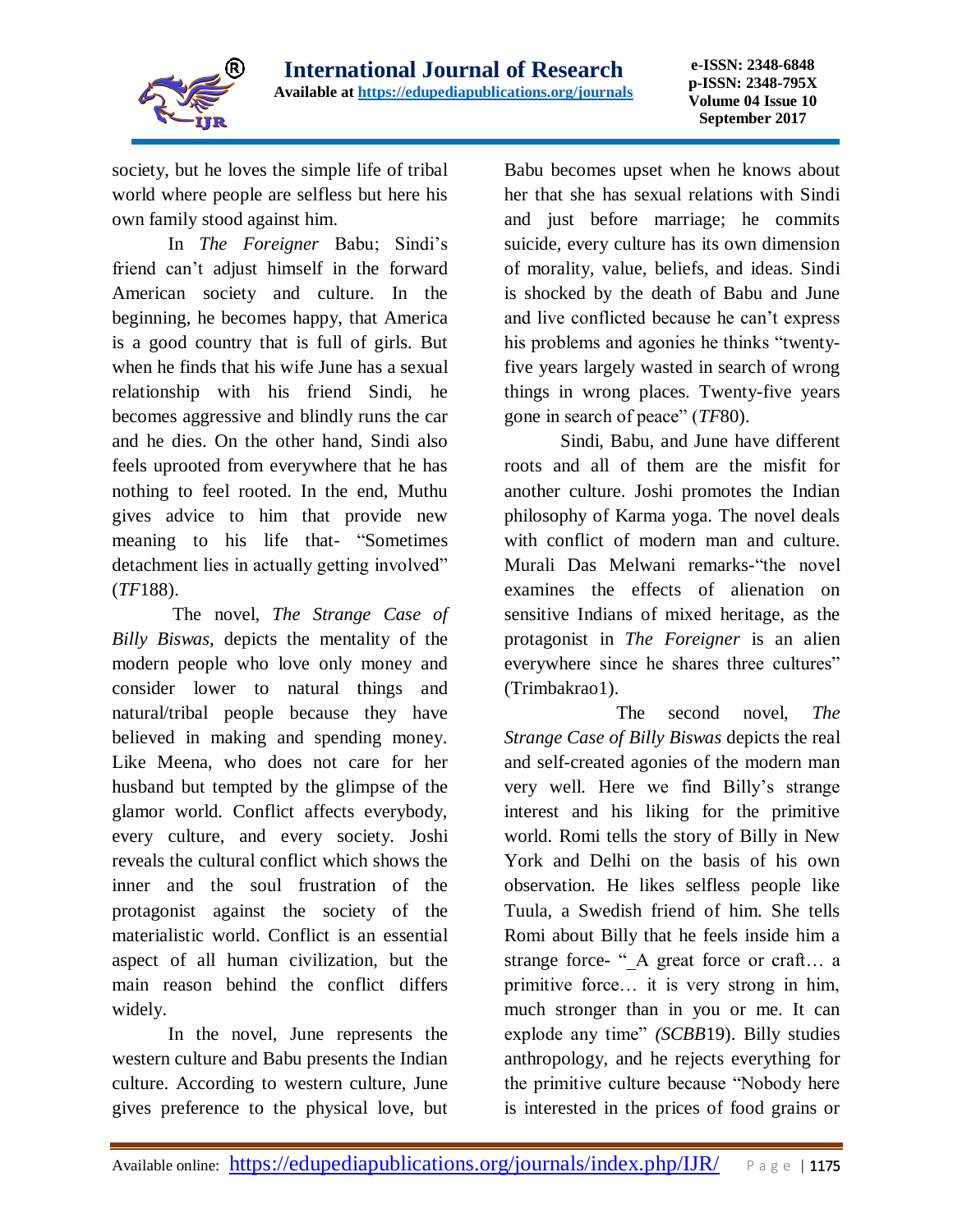

new seeds or roads or elections and stuff like that (*SCBB*114)."

The entire novel describes the account of an extraordinary person who irritates from the modern culture; he feels alone and separate because his inner-self makes him alienated. He thinks that modern people are artistically dry and intellectually barren. "Billy feels that this civilization is a monster. It is not a civilization, but degradation" (Nwale53). In this novel, Joshi reflects the conflict between civilized and primitive culture. About this novel, the author himself said that it is "about a mystical urge, a compulsion which makes Billy goes away…. In a number of Indian legends and religious texts, people go away to the forest to heal themselves spiritually. Possibly that's what he is suggesting, though not consciously" (Anand86). Joshi portrays the inner and cultural conflict of human where he finds instincts and impulses at work; he searches a process of the apprehension of reality which may lead to him to the world of the love and truth of man's life on the canvas of literature very clean and neat.

The key problem of the today ispurposeless life, because modern man does not suffer from natural or other problems like—rain, flood, drought, and famine, etc. Today's man is suffering from his own inner conflict/ problem like- loneliness, frustration, depression, rejection, isolation, separation, and alienation. These are the hybrid problems of the modern time that can break man completely. "There is no purpose in life. There is perhaps a little purpose in

right action, in action without desire" (*TF*120).

In Indian fiction, his novels represent the Indian philosophy of Karma yoga and reflect the influence of existential writers like –Camus and other writers of this streamHe accepts that he has "The powerful sway of the Bhagavad Gita and Albert Camus along with Mahatma Gandhi on him" (Abraham36).Joshi wrote five novels-*The Foreigner, The Strange Case of Billy Biswas, The Apprentice, The Last Labyrinth, and the last novel The City and the River* and a collection of short stories titled*-The Survivor*. His works illustrate the universal truth about the agonies and the conflict of the man. Death and the loneliness are the universal truth of mankind; loneliness becomes the main cause of the conflict. Joshi's conflicted protagonists give the new dimension to the Indian fiction. Sindi illustrates the complex state of modern youth that become the part of the conflict and crushed between western and Indian culture and that is the root cause of their conflicted state. "Joshi's protagonists are singularly individualistic and completely self-centered" (Dhawan 73). Every moment of life examines Sindi; from life, he gets only experiences. Once Professor White says "Every foreign student is an ambassador of his country" then he thinks that "And what country had I represented? Kenya or England or India? (43).His conflict of uprooted and foreign always haunts him, he considered himself alone and aimless and says –

> Somebody had begotten me without a purpose and so for I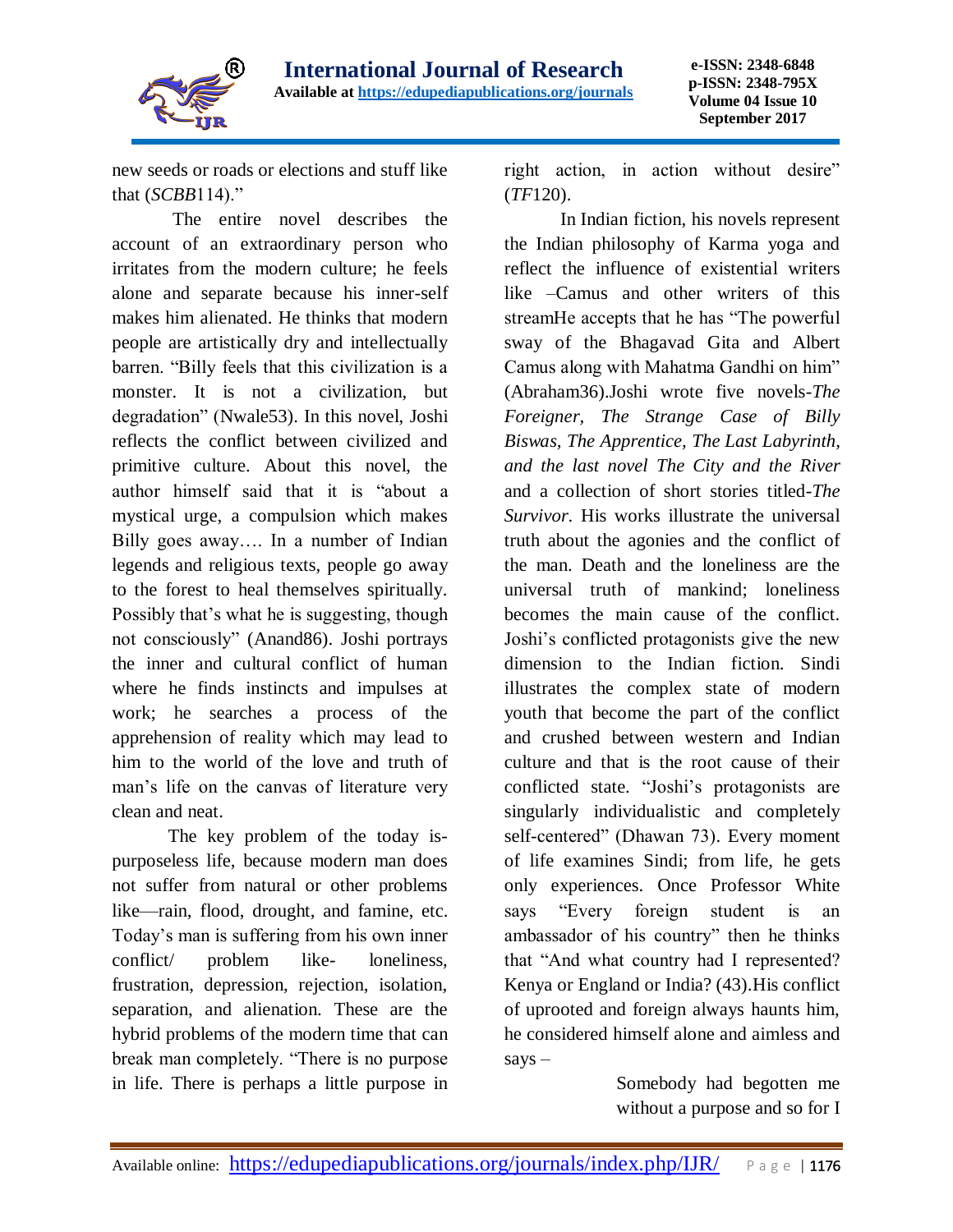

had lived without a purpose ….I would still be a foreigner. My foreignness lay within me and I couldn't leave myself behind wherever I went… (*TF*55).

He is confused and afraid of relationships because for him relationships are the root of the conflict, they give pain and suffering. Sindi's girlfriend June finds him a queer person, she tells-"there is something strange about you. You know something distant … May be it's an Indian characteristic, but I have a feeling you'd be a foreigner anywhere" (*TF*29). Joshi examines the cultural illusion of the countries through this novel like- June; an American girl, she is interested to meet with the foreign students and wants to know about their culture. Babu, an Indian boy attracted towards fast growing America because here he finds heaven for free sex. He is an innocent boy and does not aware of the intensity of the attachment outside the country with alien cultures, totally unknown to him. Sindi the protagonist of the novel, after arriving in India thinks that it had only been a change, a change of theatre and the show had remained unchanged. Gradually, he understands the real meaning of involvement and detachment. His journey from one country to another and his experience with the cultures of different between countries have provided him the inner satisfaction that all are alike poor and rich. Sindi, June, and Babu have different cultural roots and become failed to adjust themselves to the other's culture.

Through Billy, Joshi portrays the picture of the modern man, who is suffering and conflicting from the society and its system. Billy examines 'himself' minutely, but he finds himself an 'eternal outsider'. The entire novel revolves around conflict, inner conflict, social conflict, and cultural conflict. Romi gives the description of Billy's conflict and strange interest, his liking for the primitive and of India. Billy tells Romi- "Anthropology, although my father does not know about it. He thinks I am doing engineering. And I am already halfway through my Ph.D. Isn't funny" (10).

 Romi tries to understand Billy. He meets Billy when seeking to place in NewYork. Billy warmly offers him to share his apartment in Harlem, the black area of America. Billy tells Romi that he finds it "the most human place" (9), so he lived here. Romi welcomes Billy's offer and sharing the room creates an amazing friendship which lasts until the end. He gets satisfaction when he reads about a primitive world like-hills, villages, forest, and river, etc. He says to Romi that- "Most of us are aware only of the side on which we are born, but there is always the other side, the valley beyond the hills; the hills beyond the valley." Here the 'other side' is a symbol of the primitive life beyond away the materialistic world. Tuula Lindgren, a Swedish friend of Billy, who has come to the United States for advanced training in the psychiatric course and "the second person who had any clue to what went on in the dark, inscrutable, unsmiling eyes of Bimal Biswas "(*SCBB*16). She clears the fact that Billy has deep the interest in the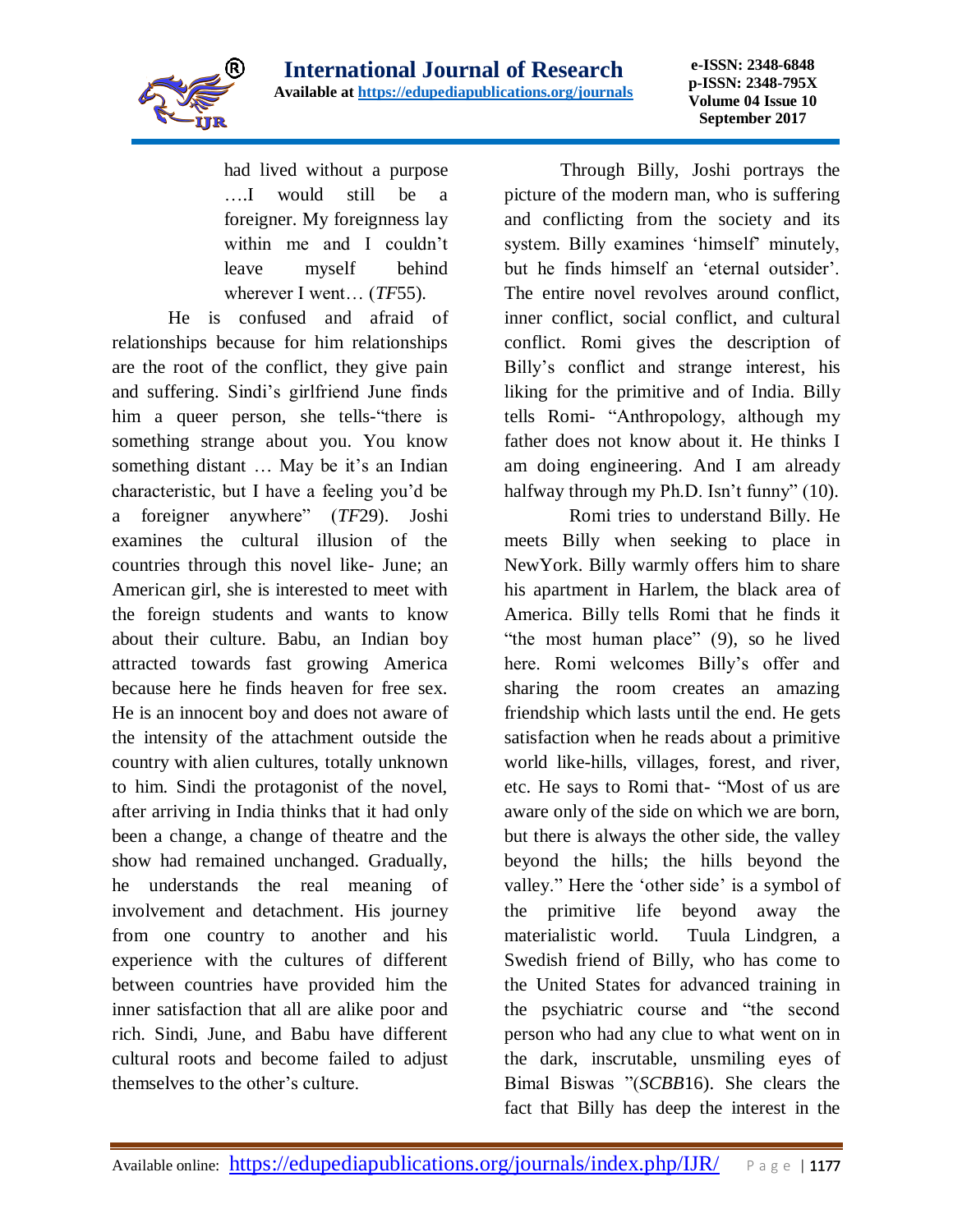

primitive/tribal culture. She talks with Romi about Billy primitive force. He is afraid of it and tries to suppress it.'…. 'But it is very strong in him, much stronger than in you or me. It can explode anytime."(*SCBB*18).On the other hand Billy's wife, Meena tries to prompt him only surface not deeply and loves money and glamor. But Billy hates all materialistic things, the culture of greed, hypocritical, and pretend people and loves tribal culture. Billy becomes like a finished snuffed out, like a candle left in the rain and his conflict and loneliness increase day by day.

The study of the paper is based on the cultural conflict in the novels of Joshi *The Foreigner* and *The Strange Case of Billy Biswas*. It depicts that how Joshi handles the cultural conflict in his works. His protagonists Sindi and Billy reflect the conflicted state of modern man. "The conflict between human self and his environment has often baffled human existence. It has given birth to different varieties of fiction through which writers have tried to analyze the anxiety and absurdity of human situation" (Dwivedi iv).

Joshi's novels portray the multidimensional personality of the characters divides between the worlds of conflict. His novels reflect the clash and confusion of values, cultural conflict, selfcentered and corrupt people of this modern era. Joshi cleverly handled/managed some main themes like- conflict, detachment, the quest for self-identity, limelight our cultural and moral values. His novels are the good source for a better understanding of the thinking of the modern man in the civilized

society; like the father is not satisfied with children, the clash between husband and wife, and the inner conflict of man. So, in the concluding lines, we can say that the entire novel full of conflict; cultural and inner conflict, as Murali Das Melwani says that " the novel examines the effects of alienation on sensitive Indians of mixed heritage, as the protagonist in The Foreigner is an alien everywhere since he shares three cultures"(Trimbakrao1)

The second novel of Joshi depicts the hidden world of the human soul. Here Joshi portrays the dilemma of the sensitive individual in the materialistic society. Through Billy we can clearly see the conflict of modern man; but the case of Billy is strange, he hears his inner voice "I had a greater responsibility towards my soul" (133). He doesn't suppress his soul like Sindi. He leaves the civilized world and enters into the tribal/primitive world.

O.P. Mathur says about Billy's strange case as "an allegory of the realization of one's true self the final resolution of one's life, the meaning of which lies not in the glossy surfaces of our pretensions but in those dark mossy labyrinths of the soul that languish forever hidden from the dazzling light of the sun" (Anand73).To escape from the sufferings and agonies of life, he arranges an anthropological expedition to the many parts of India with his students of the university. At last, he leaves the civilized society and joins the tribal world. Meenakshi Mukherjee gives her view that it is "a compelling novel about a strange quest drawing upon myth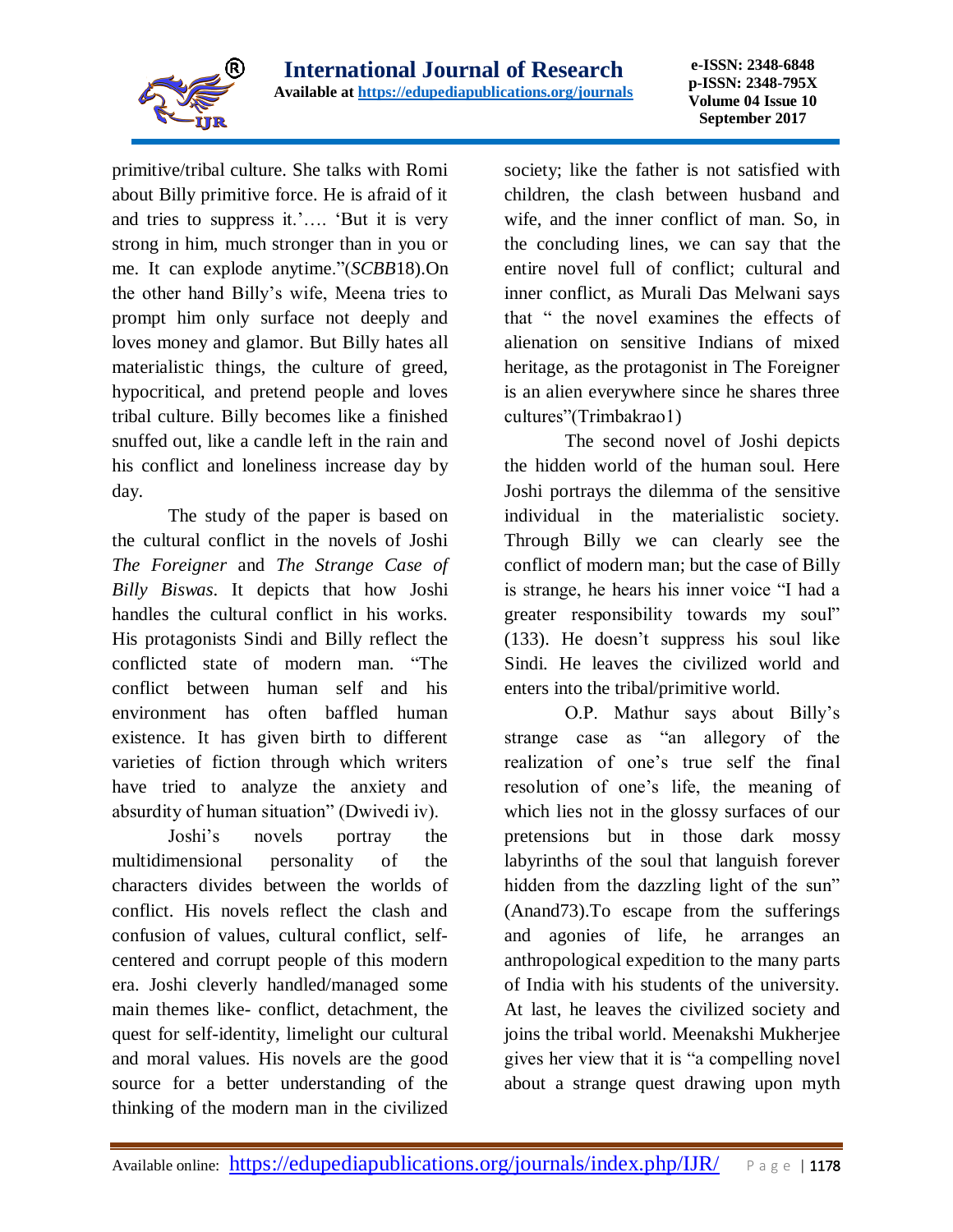

and folklore to reiterates its elemental concerns" (Anand73).

The conflict of culture rises in his mind and at the end, he is satisfied in Natural and primitive culture with the tribal people in which he finds peace and happiness and he pays the heavy price for that. Joshi portrays the real picture of the modern culture and the conflict between cultures on the canvas of the literature through his novels *The Foreigner* and *The Strange Case of Billy Biswas*. Again Meenakshi Mukherjee says about both the novels that "renunciation is a dominant theme and…makes the reader disturbingly aware of the many levels of reality" (Anand73).

 Billy enters into the group of marginalized people and depicts the philosophy of life of those people. Joshi's quotes from Arnold's "Thyrsis" is the symbol of Billy's restless soul-*It irk'd him to be here, he could not rest.* Joshi's works revive the Wordsworths' idea 'the world is too much with us'. Joshi handles conflict in his both novels- *The Foreigner and the Strange Case of Billy Biswas* very well. We can clearly see the conflict between soul and mind, modern culture and primitive culture, social conflict and familiar conflict, etc. *The Foreigner* and *The Strange Case of Billy Biswas* suggest different approaches to solve life's meaninglessne

## W**orks Cited**

Joshi, Arun. *The Foreigner*. New Delhi: Orient Paperbacks, 2015. Print.

Joshi, Arun. *The Strange Case of Billy Biswas*. Orient Paperbacks, 2015. Print.

Abraham, T. J. *A Critical Study of Novels of Arun Joshi, Raja Rao, and Sudhin N. Ghose.* New

Delhi: Atlantic Publishers and Distributors, 1999. Print.

Anand, Manminder Singh. "A Study of the Existential Dilemma in Arun Joshi's *The Strange* 

*Case of Billy Biswas*." *Language in India* 15 (2015): 72-89. Print.

Asnani, Shyam M. *New Dimension of Indian English Novel*. New Delhi: Doaba House, 1987.

Print.

Avruch, Kevin. *Culture and Conflict Resolution*. Washington DC: USIP, 2006. Print.

Bhaba, Homi K*. The Location of Culture*. New York: Routledge, 2009. Print.

Dhawan, R. K. *The Fictional World of Arun Joshi*. New Delhi: Classical Publishing Company,

1986. Print.

Dwivedi, Vachaspati. *The Fictional Art of Arun Joshi: An Existential Perspective*. New Delhi:

Atlantic Publishers and Distributors, 2004. Print.

Nwale, Arvind M. "Return to Nature: A Study of Arun Joshi's *The Strange Case of Billy*